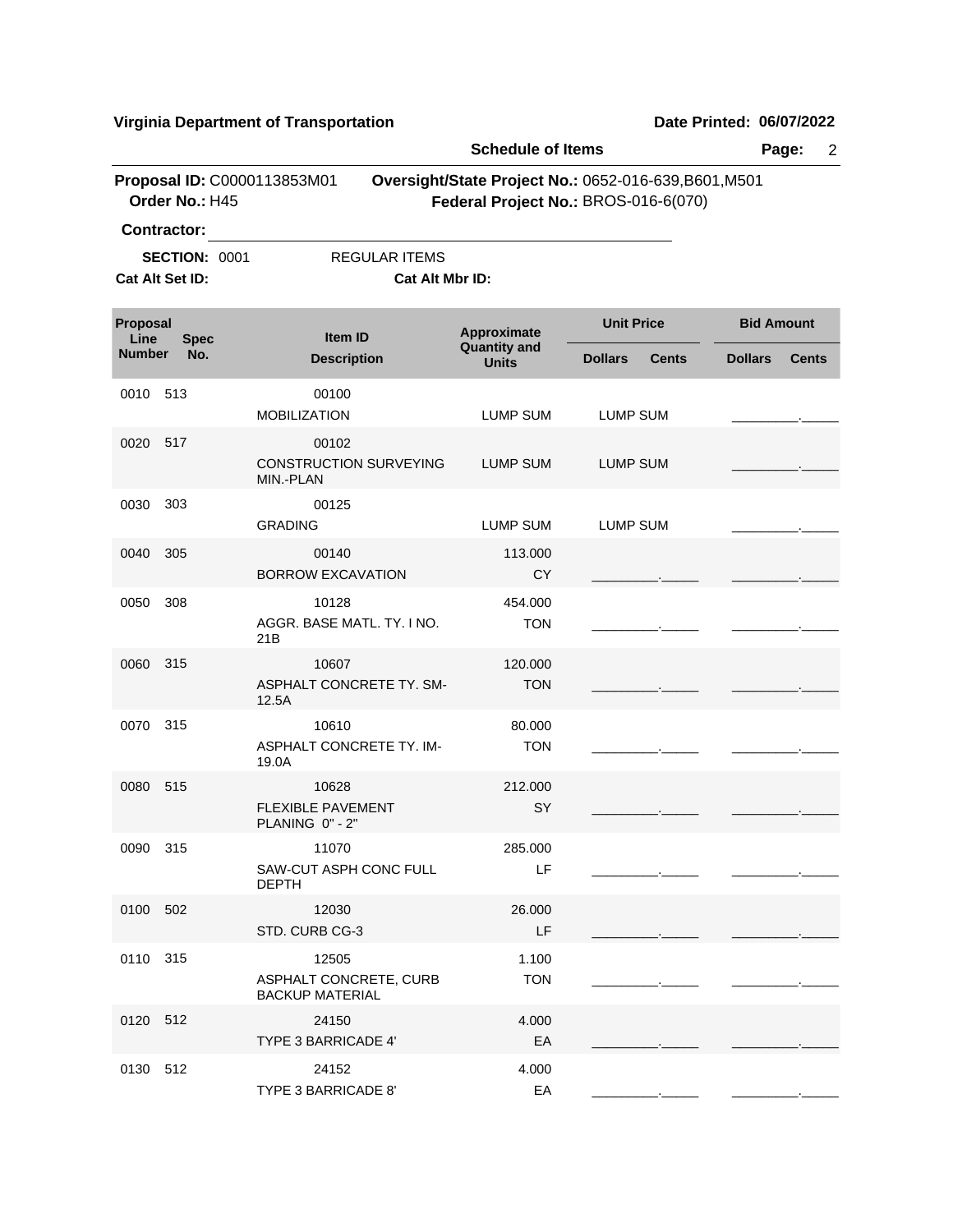- P

|                                               |                      | virginia Department or Transportation                              |                                                                                                                           |                |                   | Dale Fillited. VOIVIIZUZZ |                   |
|-----------------------------------------------|----------------------|--------------------------------------------------------------------|---------------------------------------------------------------------------------------------------------------------------|----------------|-------------------|---------------------------|-------------------|
| Proposal ID: C0000113853M01<br>Order No.: H45 |                      |                                                                    | <b>Schedule of Items</b><br>Oversight/State Project No.: 0652-016-639, B601, M501<br>Federal Project No.: BROS-016-6(070) |                |                   | Page:<br>3                |                   |
| <b>Contractor:</b>                            |                      |                                                                    |                                                                                                                           |                |                   |                           |                   |
| Cat Alt Set ID:                               | <b>SECTION: 0001</b> | <b>REGULAR ITEMS</b>                                               | Cat Alt Mbr ID:                                                                                                           |                |                   |                           |                   |
| Proposal                                      |                      | <b>Item ID</b><br><b>Spec</b><br><b>Description</b>                | <b>Approximate</b>                                                                                                        |                | <b>Unit Price</b> |                           | <b>Bid Amount</b> |
| Line<br><b>Number</b>                         | No.                  |                                                                    | <b>Quantity and</b><br><b>Units</b>                                                                                       | <b>Dollars</b> | <b>Cents</b>      | <b>Dollars</b>            | <b>Cents</b>      |
| 0140                                          | 512                  | 24160<br><b>TEMPORARY</b><br>(CONSTRUCTION) SIGN                   | 550.880<br><b>SF</b>                                                                                                      |                |                   |                           |                   |
| 0150                                          | 512                  | 24279<br>PORTABLE CHANGEABLE<br><b>MESSAGE SIGN</b>                | 336,000<br>HR.                                                                                                            |                |                   |                           |                   |
| 0160                                          | 512                  | 24290<br><b>TRAFFIC BARRIER SERVICE</b><br>CONC. MB-7D PC          | 40.000<br>LF                                                                                                              |                |                   |                           |                   |
| 0170                                          | 508                  | 24430<br>DEMOLITION OF PAVEMENT<br><b>FLEXIBLE</b>                 | 487.000<br>SY                                                                                                             |                |                   |                           |                   |
| 0180                                          | 514                  | 25507<br>FIELD OFFICE TY.III                                       | 12.000<br><b>MO</b>                                                                                                       |                |                   |                           |                   |
| 0190                                          | 414                  | 26127<br>DRY RIPRAP CL.I 26"                                       | 20.000<br><b>TON</b>                                                                                                      |                |                   |                           |                   |
| 0200                                          | 603                  | 27101<br><b>TEMPORARY SEED</b>                                     | 27.000<br>LB                                                                                                              |                |                   |                           |                   |
| 0210                                          | 603                  | 27102<br>REGULAR SEED                                              | 15.000<br>LB                                                                                                              |                |                   |                           |                   |
| 0220 603                                      |                      | 27103<br><b>OVERSEEDING</b>                                        | 12.000<br>LB                                                                                                              |                |                   |                           |                   |
| 0230                                          | 603                  | 27111<br><b>HYDRAULIC EROSION</b><br>CONTROL PRODUCT TYPE 2        | 242.000<br>SY                                                                                                             |                |                   |                           |                   |
| 0240                                          | 603                  | 27112<br><b>HYDRAULIC EROSION</b><br><b>CONTROL PRODUCT TYPE 3</b> | 1,543.000<br>SY                                                                                                           |                |                   |                           |                   |
| 0250                                          | 603                  | 27230<br>FERTILIZER NITROGEN - N                                   | 12.000<br>LВ                                                                                                              |                |                   |                           |                   |
| 0260                                          | 603                  | 27231<br>FERTILIZER PHOSPHOROUS                                    | 10.000<br>LB                                                                                                              |                |                   |                           |                   |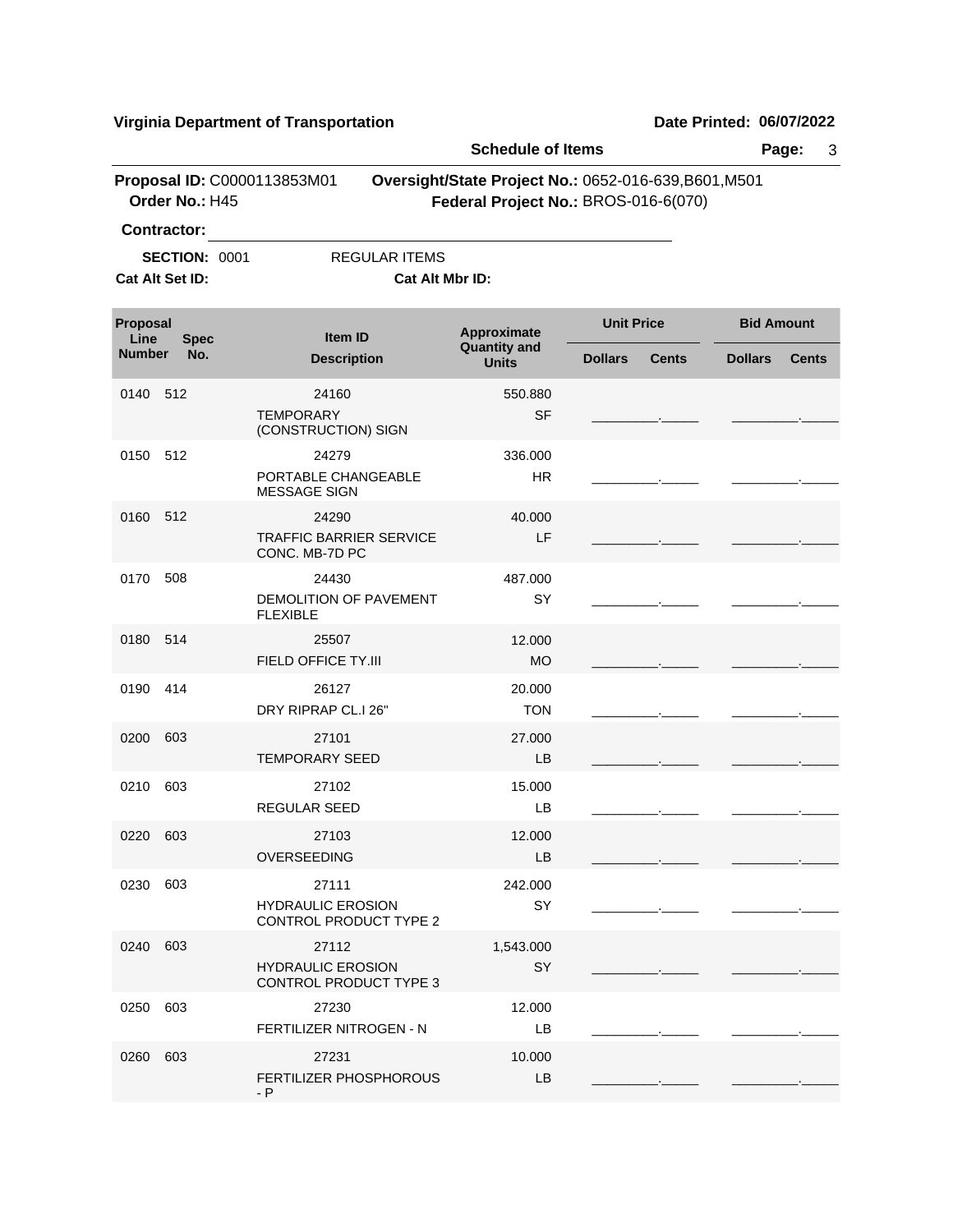|                                 |                                               |                                                                       | <b>Schedule of Items</b>                                                                      |                   |              |                   | Page:<br>4   |  |  |
|---------------------------------|-----------------------------------------------|-----------------------------------------------------------------------|-----------------------------------------------------------------------------------------------|-------------------|--------------|-------------------|--------------|--|--|
|                                 | Proposal ID: C0000113853M01<br>Order No.: H45 |                                                                       | Oversight/State Project No.: 0652-016-639, B601, M501<br>Federal Project No.: BROS-016-6(070) |                   |              |                   |              |  |  |
|                                 | <b>Contractor:</b>                            |                                                                       |                                                                                               |                   |              |                   |              |  |  |
|                                 | <b>SECTION: 0001</b>                          | <b>REGULAR ITEMS</b>                                                  |                                                                                               |                   |              |                   |              |  |  |
|                                 | Cat Alt Set ID:<br>Cat Alt Mbr ID:            |                                                                       |                                                                                               |                   |              |                   |              |  |  |
| Proposal<br>Line<br><b>Spec</b> |                                               | <b>Item ID</b>                                                        | Approximate                                                                                   | <b>Unit Price</b> |              | <b>Bid Amount</b> |              |  |  |
| <b>Number</b>                   | No.                                           | <b>Description</b>                                                    | <b>Quantity and</b><br><b>Units</b>                                                           | <b>Dollars</b>    | <b>Cents</b> | <b>Dollars</b>    | <b>Cents</b> |  |  |
| 0270                            | 603                                           | 27232                                                                 | 10.000                                                                                        |                   |              |                   |              |  |  |
|                                 |                                               | FERTILIZER POTASSIUM - K                                              | LB                                                                                            |                   |              |                   |              |  |  |
| 0280                            | 603                                           | 27250<br><b>LIME</b>                                                  | 0.830<br><b>TON</b>                                                                           |                   |              |                   |              |  |  |
| 0290                            | 606                                           | 27318                                                                 | 121.000                                                                                       |                   |              |                   |              |  |  |
|                                 |                                               | ROLLED EROSION CTRL<br>PRODUCT EC-2 TYPE 1                            | SY                                                                                            |                   |              |                   |              |  |  |
| 0300                            | 606                                           | 27319                                                                 | 97.000                                                                                        |                   |              |                   |              |  |  |
|                                 |                                               | ROLLED EROSION CTRL<br>PRODUCT EC-2 TYPE 2                            | SY                                                                                            |                   |              |                   |              |  |  |
| 0310                            | 606                                           | 27321<br><b>ROLLED EROSION CTRL</b><br>PRODUCT EC-2 TYPE 4            | 16.000<br>SY                                                                                  |                   |              |                   |              |  |  |
| 0320                            | 303                                           | 27415                                                                 | 5.000                                                                                         |                   |              |                   |              |  |  |
|                                 |                                               | CHECK DAM ROCK TY. II                                                 | EA                                                                                            |                   |              |                   |              |  |  |
| 0330                            | 303                                           | 27422                                                                 | 2.000                                                                                         |                   |              |                   |              |  |  |
|                                 |                                               | <b>DEWATERING BASIN EC-8</b>                                          | EA                                                                                            |                   |              |                   |              |  |  |
| 0340                            | 303                                           | 27430<br>SILTATION CONTROL<br><b>EXCAVATION</b>                       | 143.000<br><b>CY</b>                                                                          |                   |              |                   |              |  |  |
| 0350 303                        |                                               | 27505                                                                 | 795.000                                                                                       |                   |              |                   |              |  |  |
|                                 |                                               | TEMP. SILT FENCE TYPE A                                               | LF.                                                                                           |                   |              |                   |              |  |  |
| 0360 401                        |                                               | 27510<br><b>COFFERDAM</b>                                             | 2.000<br>EA                                                                                   |                   |              |                   |              |  |  |
| 0370 520                        |                                               | 42107<br>10" SANITARY SEWER FORCE<br>MAIN                             | 203.000<br>LF.                                                                                |                   |              |                   |              |  |  |
| 0380 520                        |                                               | 45512<br><b>CONCRETE ENCASEMENT</b><br><b>18" SANITARY FORCE MAIN</b> | 28.000<br>LF                                                                                  |                   |              |                   |              |  |  |
| 0390 509                        |                                               | 45640<br>FLOWABLE BACKFILL UTILITY                                    | 3.000<br><b>CY</b>                                                                            |                   |              |                   |              |  |  |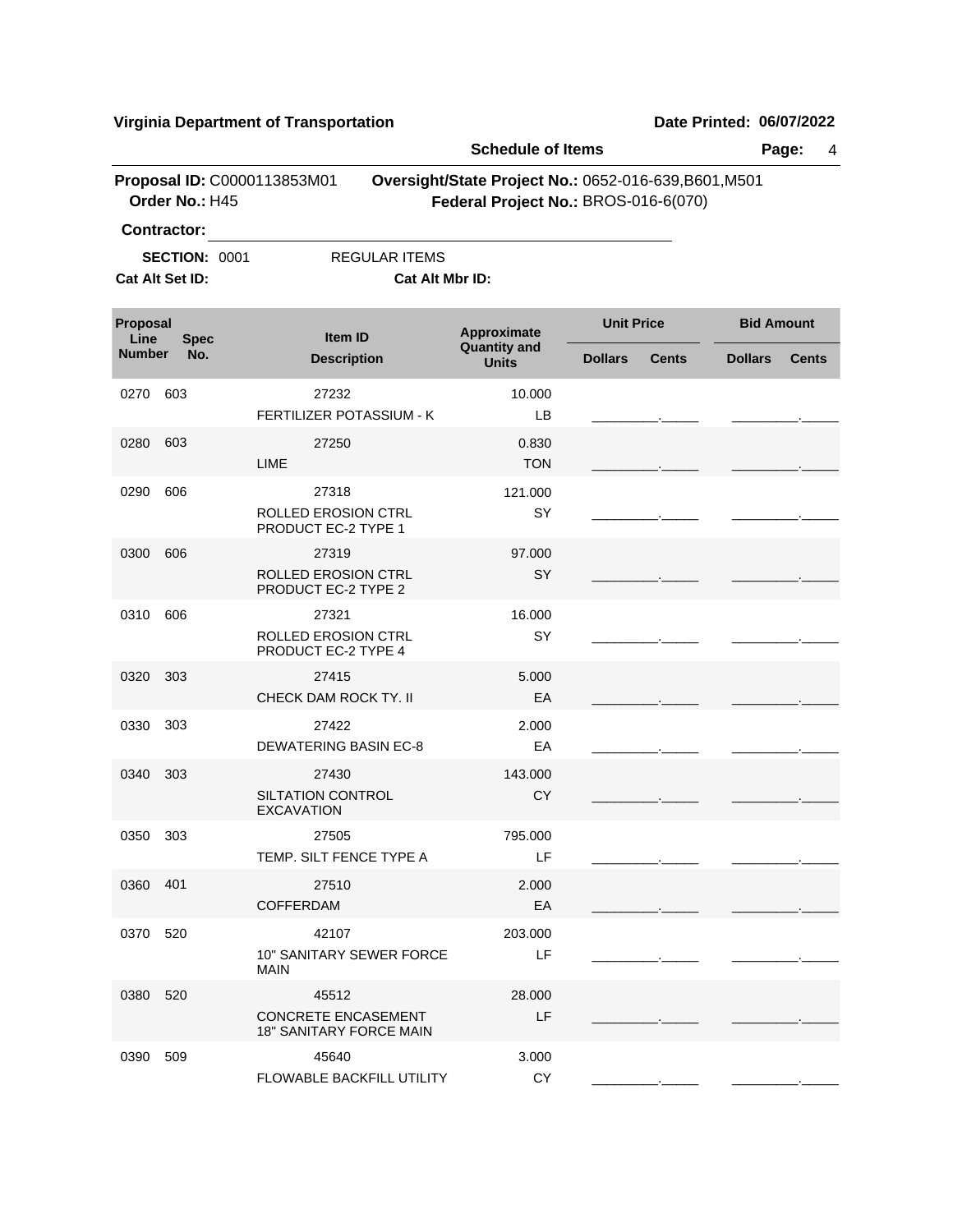| <b>Virginia Department of Transportation</b> |                      |                                                                 |                                                                                               |                   |              | Date Printed: 06/07/2022 |              |  |  |
|----------------------------------------------|----------------------|-----------------------------------------------------------------|-----------------------------------------------------------------------------------------------|-------------------|--------------|--------------------------|--------------|--|--|
|                                              |                      |                                                                 | <b>Schedule of Items</b>                                                                      |                   |              |                          | Page:<br>5   |  |  |
| <b>Contractor:</b>                           | Order No.: H45       | Proposal ID: C0000113853M01                                     | Oversight/State Project No.: 0652-016-639, B601, M501<br>Federal Project No.: BROS-016-6(070) |                   |              |                          |              |  |  |
|                                              |                      |                                                                 |                                                                                               |                   |              |                          |              |  |  |
| Cat Alt Set ID:                              | <b>SECTION: 0001</b> | <b>REGULAR ITEMS</b><br>Cat Alt Mbr ID:                         |                                                                                               |                   |              |                          |              |  |  |
| Proposal<br>Line                             | <b>Spec</b>          | Item ID<br><b>Description</b>                                   | Approximate<br><b>Quantity and</b><br><b>Units</b>                                            | <b>Unit Price</b> |              | <b>Bid Amount</b>        |              |  |  |
| <b>Number</b>                                | No.                  |                                                                 |                                                                                               | <b>Dollars</b>    | <b>Cents</b> | <b>Dollars</b>           | <b>Cents</b> |  |  |
| 0400                                         | 701                  | 50108<br><b>SIGN PANEL</b>                                      | 21.000<br>SF                                                                                  |                   |              |                          |              |  |  |
| 0410                                         | 700                  | 50300<br><b>REMOVE EXISTING 1 POST</b><br><b>SIGN STRUCTURE</b> | 13.000<br>EA                                                                                  |                   |              |                          |              |  |  |
| 0420                                         | 700                  | 50430<br>SIGN POST STP-1, 2", 14<br><b>GAUGE</b>                | 56.000<br>LF                                                                                  |                   |              |                          |              |  |  |
| 0430                                         | 700                  | 50485<br><b>CONCRETE SIGN</b><br>FOUNDATION STP-1, TYPE A       | 6.000<br>EA                                                                                   |                   |              |                          |              |  |  |
| 0440                                         | 404                  | 60409<br>CONC. CLASS A4 MOD. LOW<br><b>SHRINKAGE</b>            | 61.200<br><b>CY</b>                                                                           |                   |              |                          |              |  |  |
| 0450                                         | 404                  | 60490<br><b>BRIDGE DECK GROOVING</b>                            | 178.000<br>SY                                                                                 |                   |              |                          |              |  |  |
| 0460                                         | 404                  | 60495<br><b>COVER DEPTH SURVEY</b>                              | 190.000<br>SY                                                                                 |                   |              |                          |              |  |  |
| 0470                                         | 405                  | 61211<br>PREST.CONC.BEAM, BULB-T<br>29" DEPTH +50'-60'          | 4.000<br>EA                                                                                   |                   |              |                          |              |  |  |
| 0480                                         | 406                  | 61711<br><b>CORROSION RESISTANT</b><br>REINF. STEEL CL. I       | 11,830.000<br>LB                                                                              |                   |              |                          |              |  |  |
| 0490                                         | 410                  | 62034<br>RAILING, CPSR 2 RAIL                                   | 115.000<br>LF                                                                                 |                   |              |                          |              |  |  |
| 0500                                         | 401                  | 64011<br>STRUCTURE EXCAVATION                                   | 392.000<br><b>CY</b>                                                                          |                   |              |                          |              |  |  |
| 0510                                         | 401                  | 64015<br><b>SELECT BACKFILL</b><br><b>ABUTMENT ZONE</b>         | 454.000<br><b>TON</b>                                                                         |                   |              |                          |              |  |  |
| 0520 ATTD                                    |                      | 64021<br>ELASTIC INCLUSION                                      | 2.000<br>CY                                                                                   |                   |              |                          |              |  |  |